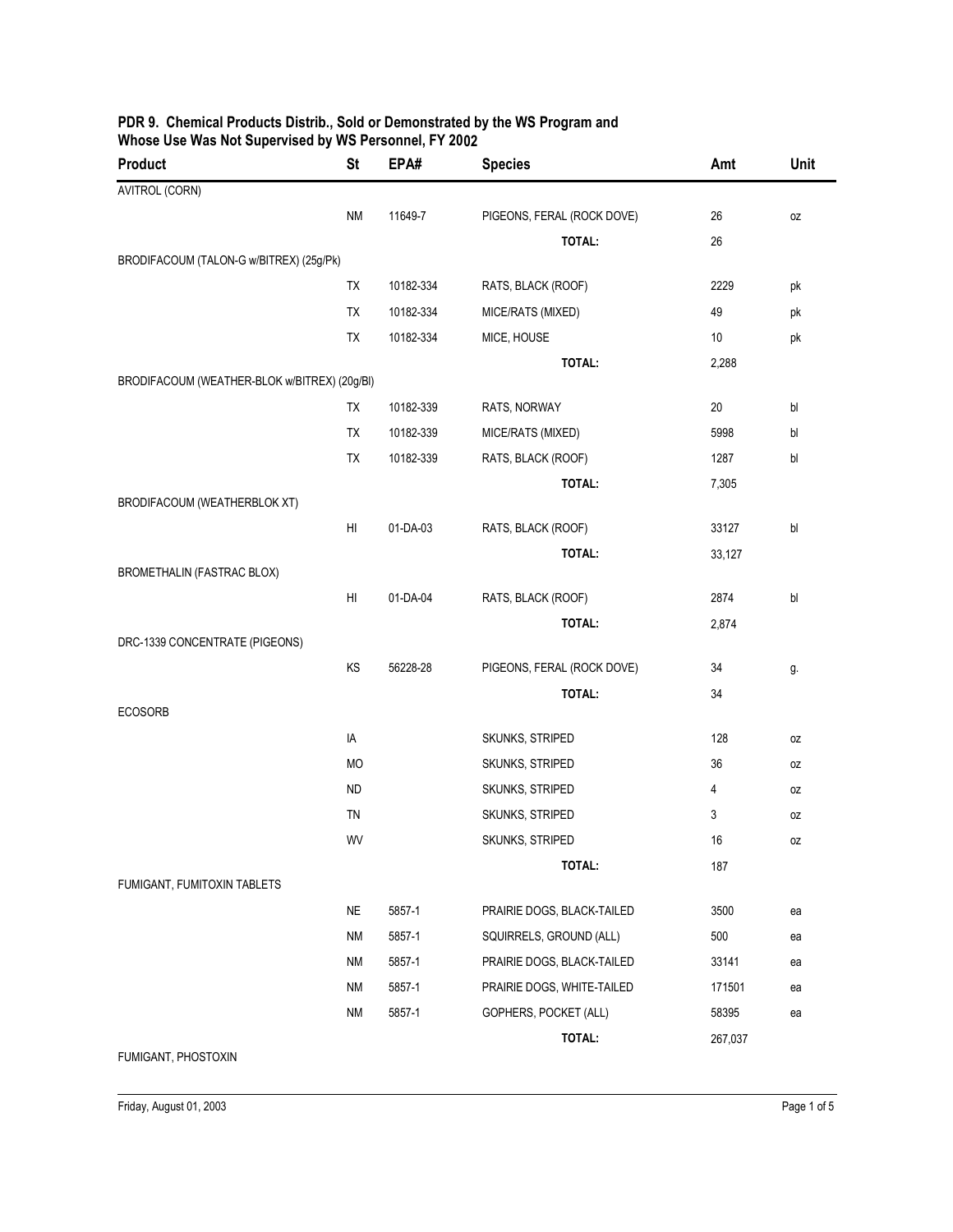| Product                       | <b>St</b> | EPA#     | <b>Species</b>             | Amt            | Unit |
|-------------------------------|-----------|----------|----------------------------|----------------|------|
| FUMIGANT, PHOSTOXIN           |           |          |                            |                |      |
|                               | <b>ND</b> | 40285-1  | PRAIRIE DOGS, BLACK-TAILED | 54             | ea   |
|                               | <b>ND</b> | 40285-1  | GOPHERS, POCKET (ALL)      | 20             | ea   |
|                               | 0R        | 40285-1  | GOPHERS, POCKET (ALL)      | 60             | ea   |
|                               | TX        | 40285-1  | PRAIRIE DOGS, BLACK-TAILED | 41             | 5H   |
|                               | TX        | 40285-1  | GOPHERS, POCKET (ALL)      | 1116           | ea   |
|                               | TX        | 40285-1  | GOPHERS, POCKET (ALL)      | 1              | 5H   |
|                               |           |          | TOTAL:                     | 1,292          |      |
| <b>GAS CARTRIDGE (RODENT)</b> |           |          |                            |                |      |
|                               | СT        | 56228-2  | MARMOTS/WOODCHUCKS (ALL)   | 50             | ea   |
|                               | MD        | 56228-2  | MARMOTS/WOODCHUCKS (ALL)   | 12             | ea   |
|                               | MO        | 56228-2  | MARMOTS/WOODCHUCKS (ALL)   | 50             | ea   |
|                               | <b>ND</b> | 56228-2  | PRAIRIE DOGS, BLACK-TAILED | $\overline{c}$ | ea   |
|                               | ND        | 56228-2  | GOPHERS, POCKET (ALL)      | 1              | ea   |
|                               | NH        | 56228-2  | MARMOTS/WOODCHUCKS (ALL)   | 15             | ea   |
|                               | <b>NM</b> | 56228-2  | PRAIRIE DOGS, BLACK-TAILED | 32             | ea   |
|                               | NM        | 56228-2  | PRAIRIE DOGS, WHITE-TAILED | 2142           | ea   |
|                               | NM        | 56228-2  | SQUIRRELS, GROUND (ALL)    | 139            | ea   |
|                               | <b>NV</b> | 56228-2  | SQUIRRELS, GROUND (ALL)    | 300            | ea   |
|                               | <b>NV</b> | 56228-2  | GOPHERS, POCKET (ALL)      | 2750           | ea   |
|                               | OH        | 56228-2  | MARMOTS/WOODCHUCKS (ALL)   | 10300          | ea   |
|                               | 0R        | 56228-2  | SQUIRRELS, GROUND (ALL)    | 400            | ea   |
|                               | TX        | 56228-2  | PRAIRIE DOGS, BLACK-TAILED | 249            | ea   |
|                               | TX        | 56228-2  | SQUIRRELS, GROUND (ALL)    | 575            | ea   |
|                               | UT        | 56228-2  | GOPHERS, POCKET (ALL)      | $\overline{2}$ | ea   |
|                               | VA        | 56228-2  | MARMOTS/WOODCHUCKS (ALL)   | 40             | ea   |
|                               | <b>WV</b> | 56228-2  | MARMOTS/WOODCHUCKS (ALL)   | 57             | ea   |
|                               |           |          | TOTAL:                     | 17,116         |      |
| GAS CARTRIDGE, LARGE          |           |          |                            |                |      |
|                               | <b>ND</b> | 56228-21 | SKUNKS, STRIPED            | $\overline{4}$ | ea   |
|                               | TX        | 56228-21 | COYOTES                    | 12             | ea   |
|                               | UT        | 56228-21 | FOXES, RED                 | 50             | ea   |
|                               | VA        | 56228-21 | COYOTES                    | 1              | ea   |
|                               |           |          | TOTAL:                     | 67             |      |
| NEUTROLEUM ALPHA              |           |          |                            |                |      |
|                               | ME        |          | RATS, NORWAY               | 1              | 0Z   |
|                               |           |          |                            |                |      |

Friday, August 01, 2003 Page 2 of 5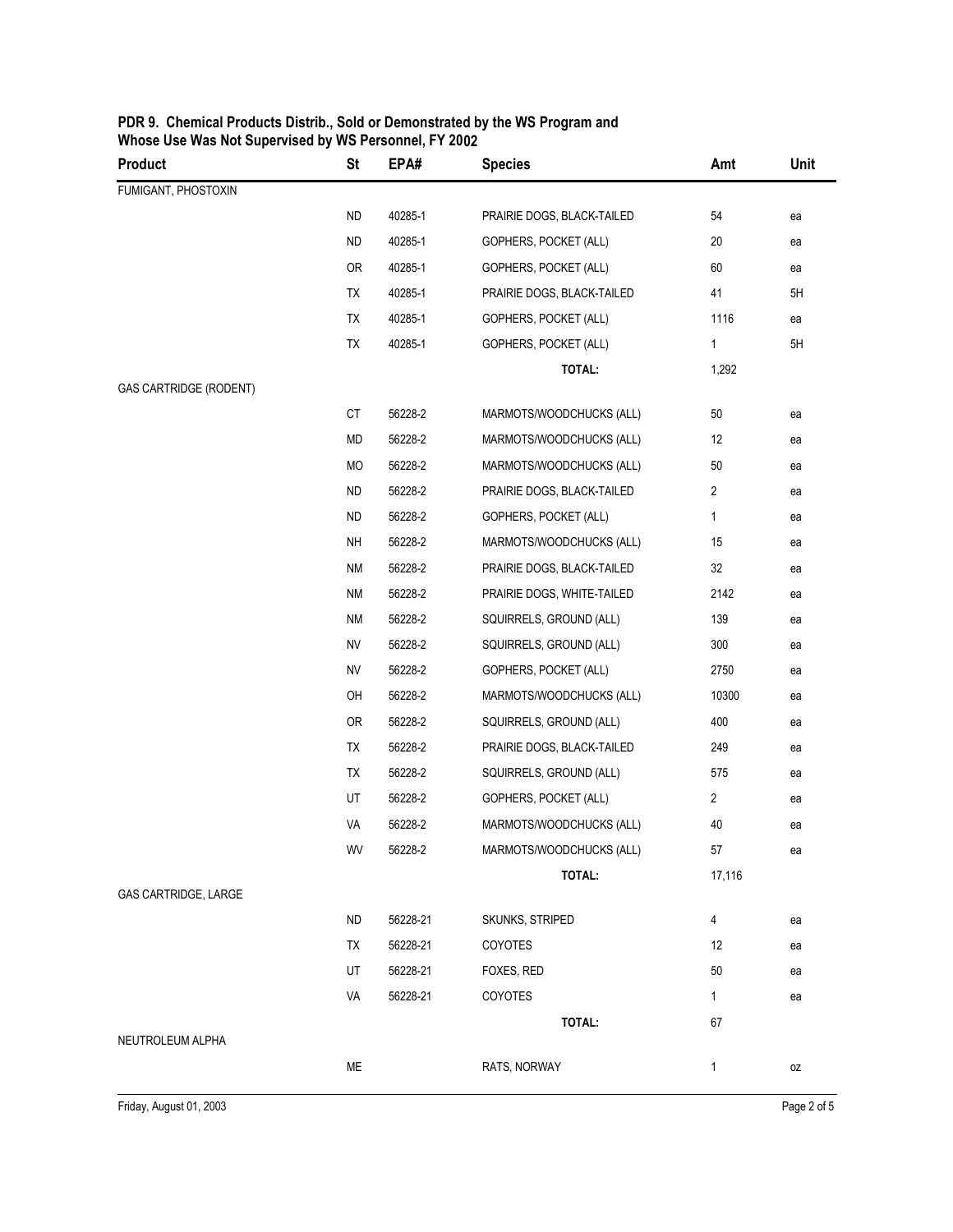| Product                                       | <b>St</b>       | EPA#                     | <b>Species</b>             | Amt            | Unit           |
|-----------------------------------------------|-----------------|--------------------------|----------------------------|----------------|----------------|
| NEUTROLEUM ALPHA                              |                 |                          |                            |                |                |
|                                               | <b>ND</b>       |                          | <b>RACCOONS</b>            | $\mathbf{1}$   | 0Z             |
|                                               | <b>NH</b>       |                          | SKUNKS, STRIPED            | 3              | 0Z             |
|                                               | <b>NM</b>       |                          | CATS, FERAL/FREE RANGING   | 8              | 0Z             |
|                                               | <b>NM</b>       |                          | RATS, COTTON (ALL)         | 8              | 0Z             |
|                                               | <b>NM</b>       |                          | SKUNKS, STRIPED            | 64             | 0Z             |
|                                               | OK              |                          | SKUNKS, STRIPED            | 44             | 0Z             |
|                                               | <b>SD</b>       |                          | SKUNKS, STRIPED            | 8              | 0Z             |
|                                               |                 |                          | TOTAL:                     | 137            |                |
| PLACEBO SKUNK BAIT, ONTARIO SLIM              |                 |                          |                            |                |                |
|                                               | CA              |                          | SKUNKS, STRIPED            | 2034           | ea             |
| <b>PREBAITING</b>                             |                 |                          | TOTAL:                     | 2,034          |                |
|                                               | <b>NM</b>       |                          | PIGEONS, FERAL (ROCK DOVE) | 60             | I <sub>b</sub> |
|                                               |                 |                          | TOTAL:                     | 60             |                |
| RABORAL V-RG RABIES VACCINE, COATED SACHET    |                 |                          |                            |                |                |
|                                               | <b>NH</b>       | 1901-R0 2315-01          | <b>RACCOONS</b>            | 19800          | ea             |
|                                               | VT              | 1901-R0 2315-01          | <b>RACCOONS</b>            | 350000         | ea             |
|                                               |                 |                          | TOTAL:                     | 369,800        |                |
| RABORAL V-RG RABIES VACCINE, FISHMEAL POLYMER |                 |                          |                            |                |                |
|                                               | МA              | 1901-R02314R-01 RACCOONS |                            | 11400          | ea             |
|                                               | NH              | 1901-R02314R-01 RACCOONS |                            | 140            | ea             |
|                                               | OH              | 1901-R02314R-01 RACCOONS |                            | 121000         | ea             |
|                                               | PA              | 1901-R02314R-01 RACCOONS |                            | 1283494        | ea             |
|                                               | TN              | 1901-R02314R-01 RACCOONS |                            | 18965          | ea             |
|                                               | VA              | 1901-R02314R-01 RACCOONS |                            | 9680           | ea             |
|                                               | VT              | 1901-R02314R-01 RACCOONS |                            | 8890           | ea             |
|                                               | WV              | 1901-R02314R-01 RACCOONS |                            | 1457784        | ea             |
|                                               |                 |                          | TOTAL:                     | 2,911,353      |                |
| REPELLANT, DEER OFF                           |                 |                          |                            |                |                |
|                                               | NH              | 67356-1                  | DEER, WHITE-TAILED         | 1              | pt             |
| REPELLANT, PLANTS KYDD                        |                 |                          | TOTAL:                     | $\mathbf{1}$   |                |
|                                               | $\mathsf{NH}\,$ | EPA-Exempt               | DEER, WHITE-TAILED         | 1              | I.             |
|                                               |                 |                          | TOTAL:                     | 1              |                |
| REPELLENT, BIG GAME (MGK)                     |                 |                          |                            |                |                |
|                                               | NH              | 1021-1380                | MOOSE                      | $\overline{2}$ | gl             |
|                                               |                 |                          |                            |                |                |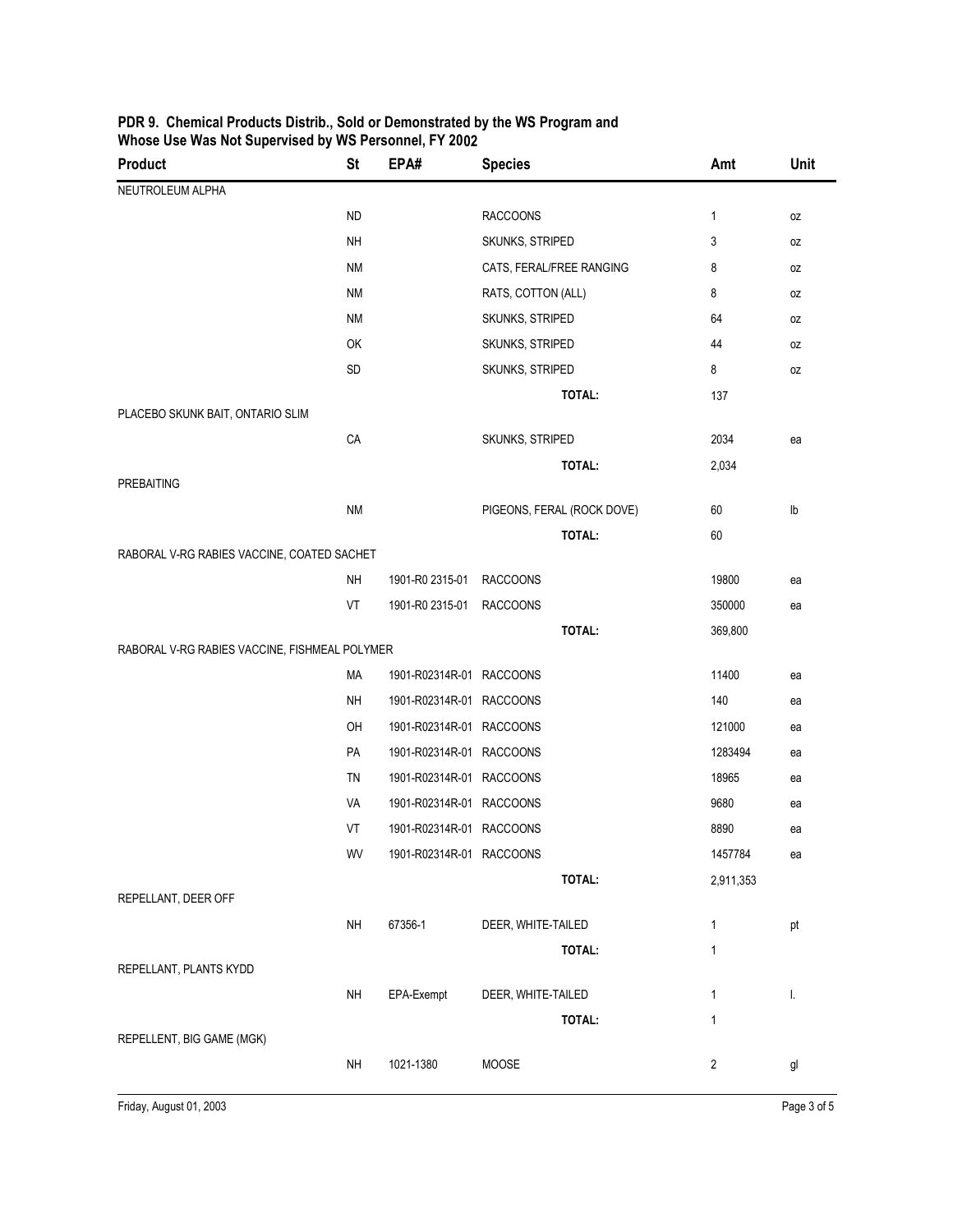| Product                                     | <b>St</b>       | EPA#        | <b>Species</b>        | Amt                     | Unit       |
|---------------------------------------------|-----------------|-------------|-----------------------|-------------------------|------------|
| REPELLENT, BIG GAME (MGK)                   |                 |             |                       |                         |            |
|                                             |                 |             | TOTAL:                | $\overline{\mathbf{c}}$ |            |
| REPELLENT, DEER AWAY (LIQUID)               |                 |             |                       |                         |            |
|                                             | $\mathsf{NH}\,$ | 4866-10     | DEER, WHITE-TAILED    | 4                       | qt         |
| REPELLENT, HINDER DEER (GAL)                |                 |             | TOTAL:                | 4                       |            |
|                                             | <b>NH</b>       | 400-383     | <b>MOOSE</b>          | 3                       | gl         |
|                                             | <b>NH</b>       | 400-383     | DEER, WHITE-TAILED    | 4                       | gl         |
|                                             | WI              | 400-383     | DEER, WHITE-TAILED    | $\overline{2}$          | gl         |
|                                             |                 |             | TOTAL:                | 9                       |            |
| REPELLENT, HINDER DEER AND RABBIT (QTS)     |                 |             |                       |                         |            |
|                                             | <b>NH</b>       | 400-429-572 | MOOSE                 | 1                       | qt         |
|                                             | <b>NH</b>       | 400-429-572 | DEER, WHITE-TAILED    | 12                      | qt         |
|                                             |                 |             | TOTAL:                | 13                      |            |
| REPELLENT, METHYL ANTHRANL., REJEX-IT AG-36 |                 |             |                       |                         |            |
|                                             | <b>NH</b>       | 58035-9     | GEESE, CANADA         | $\overline{2}$          | gl         |
|                                             |                 |             | TOTAL:                | 2                       |            |
| REPELLENT, RO-PEL                           |                 |             |                       |                         |            |
|                                             | WI              | 45735-2     | DEER, WHITE-TAILED    | 180                     | qt         |
| STRYCHNINE MILO (GOPHERS)                   |                 |             | TOTAL:                | 180                     |            |
|                                             | AZ              | 56228-19    | GOPHERS, POCKET (ALL) | 1                       | lb         |
|                                             | <b>ND</b>       | 56228-19    | GOPHERS, POCKET (ALL) | 12                      | lb         |
|                                             | <b>NM</b>       | 56228-19    | GOPHERS, POCKET (ALL) | 1453                    | lb         |
|                                             | <b>NV</b>       | 56228-19    | GOPHERS, POCKET (ALL) | 225                     | lb         |
|                                             | <b>TX</b>       | 56228-19    | GOPHERS, POCKET (ALL) | 8                       | lb         |
|                                             |                 |             | TOTAL:                | 1,699                   |            |
| STRYCHNINE MILO (RODENTS)                   |                 |             |                       |                         |            |
|                                             | NM              | 56228-11    | GOPHERS, POCKET (ALL) | 890                     | lb         |
|                                             | TX              | 56228-11    | GOPHERS, POCKET (ALL) | 290                     | lb         |
|                                             | UT              | 56228-11    | GOPHERS, POCKET (ALL) | 150                     | ${\sf lb}$ |
|                                             |                 |             | TOTAL:                | 1,330                   |            |
| STRYCHNINE OATS (GOPHERS)                   |                 |             |                       |                         |            |
|                                             | <b>NM</b>       | 56228-20    | GOPHERS, POCKET (ALL) | 70                      | lb         |
|                                             | <b>NV</b>       | 56228-20    | GOPHERS, POCKET (ALL) | 20                      | lb         |
|                                             | OR              | 56228-20    | GOPHERS, POCKET (ALL) | 455                     | lb         |
|                                             | UT              | 56228-20    | GOPHERS, POCKET (ALL) | 350                     | lb         |
|                                             |                 |             | TOTAL:                | 895                     |            |